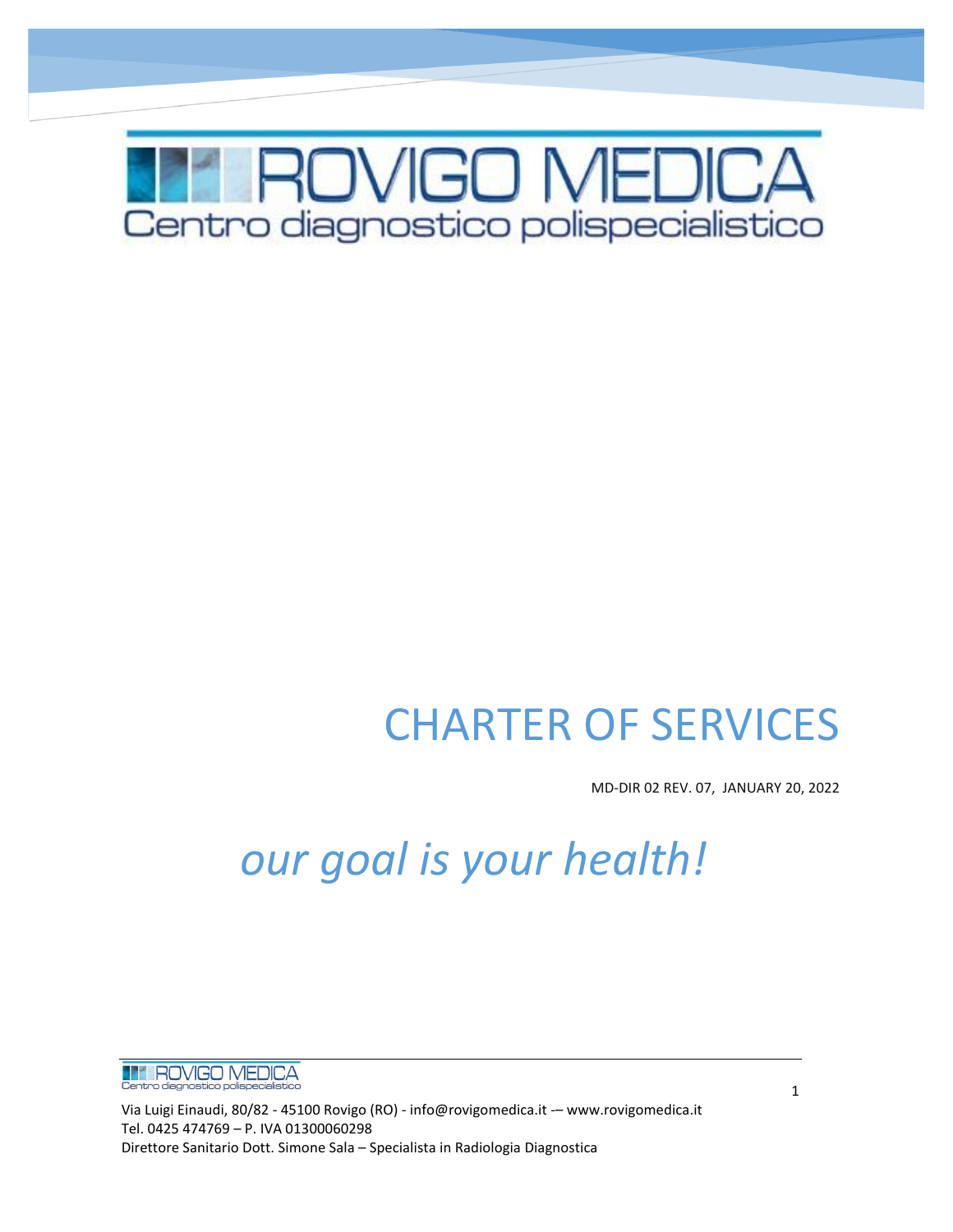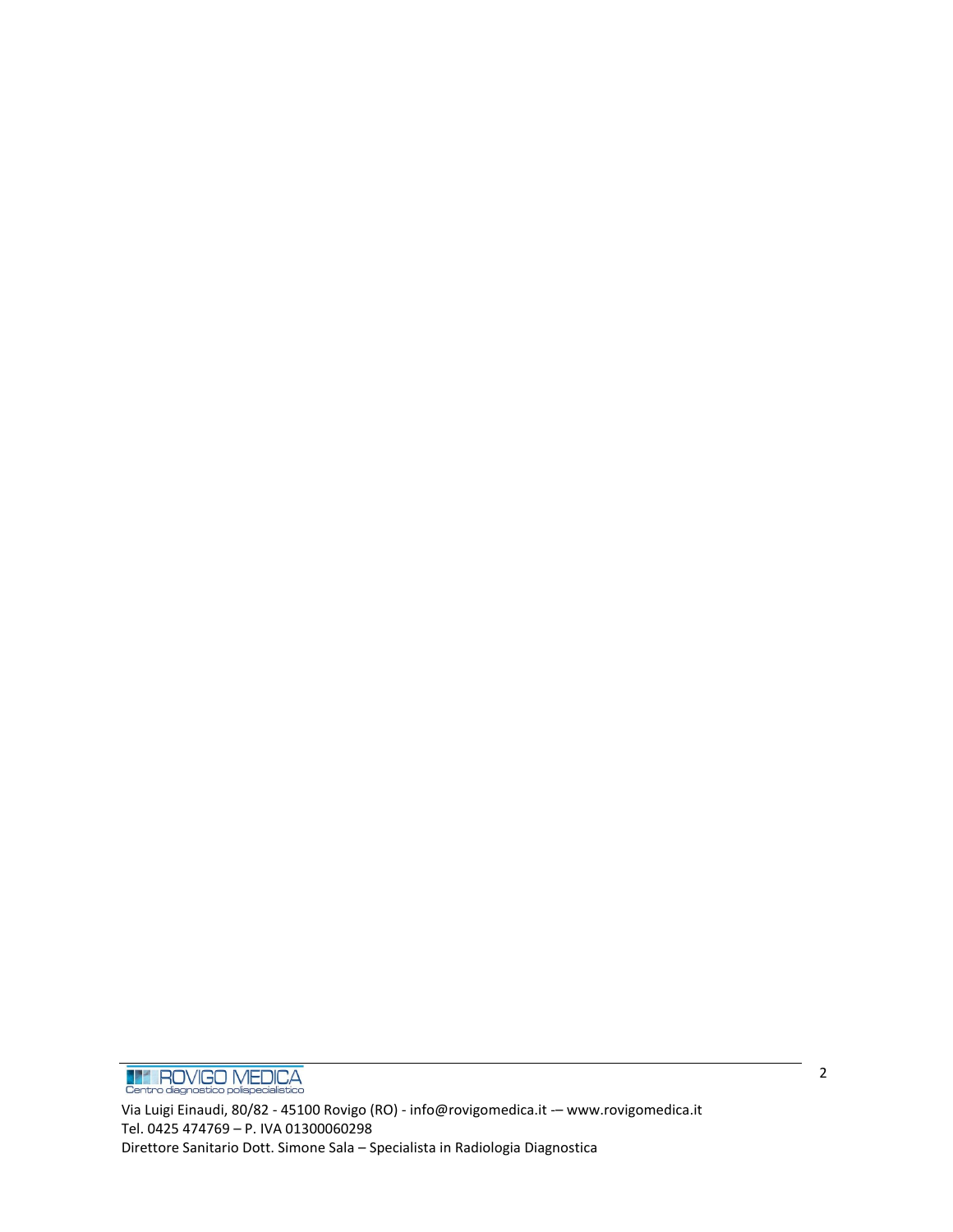| <b>CONTENTS</b>                                       |   |
|-------------------------------------------------------|---|
|                                                       |   |
|                                                       |   |
|                                                       |   |
|                                                       |   |
|                                                       |   |
|                                                       |   |
|                                                       |   |
|                                                       |   |
|                                                       |   |
|                                                       |   |
|                                                       |   |
|                                                       |   |
|                                                       |   |
|                                                       |   |
|                                                       |   |
|                                                       |   |
|                                                       |   |
|                                                       |   |
|                                                       |   |
|                                                       |   |
|                                                       |   |
|                                                       |   |
|                                                       |   |
|                                                       |   |
| ROVIGO MEDICA<br>Centro diagnostico polispecialistico | 3 |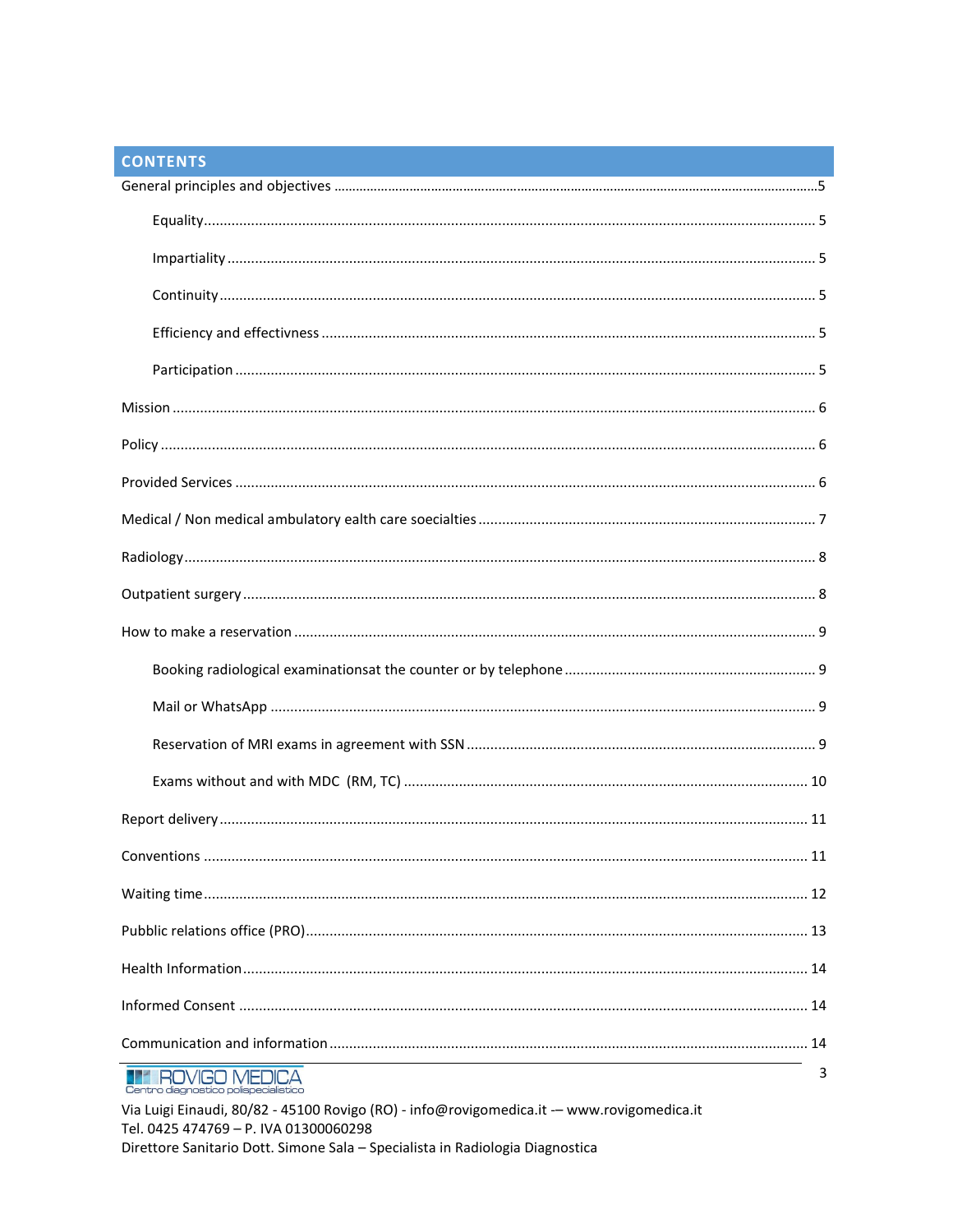**CONGO MEDICA**<br>Centro diagnostico polispecialistico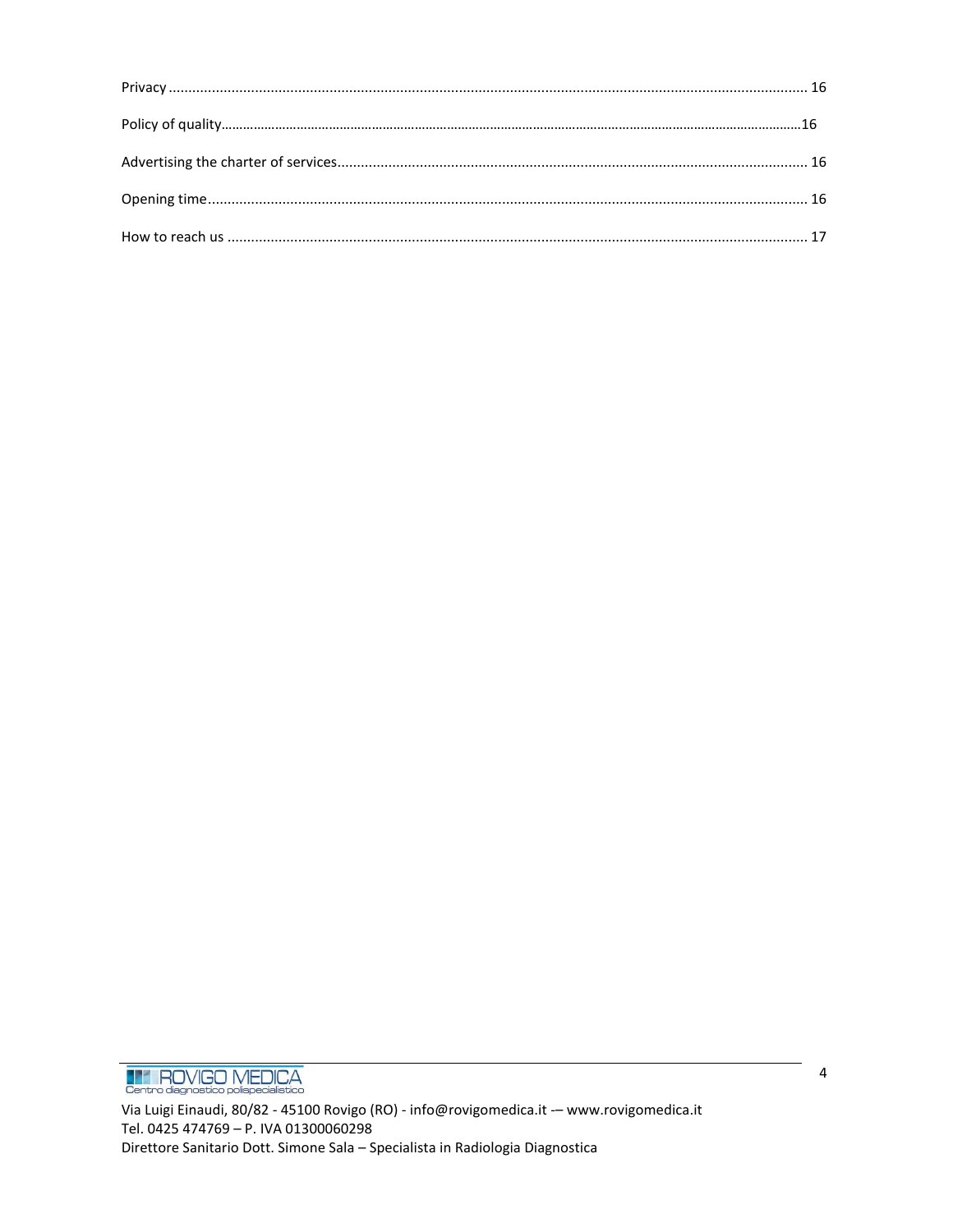<span id="page-4-0"></span>Health is a fundamental and constitutionally protected right on which Rovigo Medica basesits activity, accepting the indications formulated by the main Health Systems.

The Rovigo Medica Charter of Service recognizes the citizen's active role in participating in health policy choices and quality control.

<span id="page-4-1"></span>The Charter of Service recognizes the following inspiring principles:

# EQUALITY

Access to the structure and patient treatment are not conditioned by distinctions of sex, race, language, religion, political opinions and personal and social conditions.

# <span id="page-4-2"></span>IMPARTIALITY

The behaviour towards the patients fulfils criteria of objectivity and relevance of the services provided; payment and supplementary services do not constitute a reason to alter the orders of precedence acquired and the activity already scheduled.

# <span id="page-4-3"></span>**CONTINUITY**

The structure guarantees the regular and complete performance of the agreed and established services, avoiding interruptions and suspensions not motivated by causes of major force.

# <span id="page-4-4"></span>EFFICIENCY AND EFFECTIVNESS

The organization of work is aimed at ensuring the highest possible quality of services, following the criterion of continuous quality improvement.

## <span id="page-4-5"></span>PARTICIPATION

Patients and citizens' organizations can constantly check the correctness of behaviour, the quality of services and compliance with the rules.

#### **THEROVIGO MEDICA** Centro diagnostico polispecialis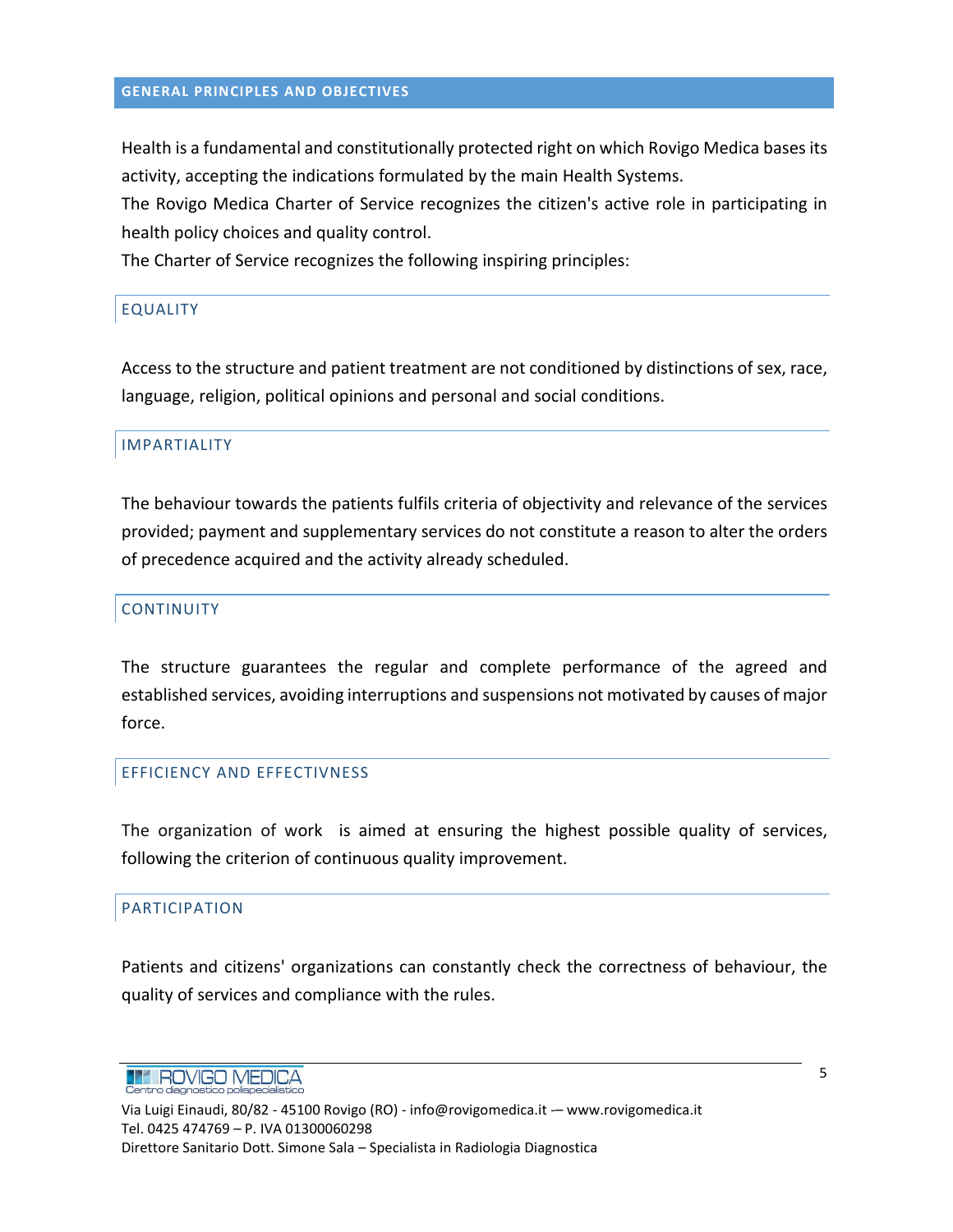<span id="page-5-0"></span>Rovigo Medica is a healthcare system that provides services to the person, committed to providing technically and professionally high quality medical care.

The goal is to ensure user satisfaction, respecting the values and expectations of each.

Rovigo Medica is accredited with the National Health System (SSN) only for Magnetic Resonance Imaging (MRI), for which it uses high-level technologies according to national and international standards.

## <span id="page-5-1"></span>**POLICY**

To carrying out its mission, Rovigo Medica has defined and implements a quality management policy, paying attention to relations with users, operators and professionals.

A high level of technical, professional and relational competence is ensured through the planning, implementation and control of all processes.

## <span id="page-5-2"></span>**PROVIDED SERVICES**

Rovigo Medica is a private company, accredited according to the Veneto Region requirements, and registered in the Regional Register of Accredited Structures (DGR n. 283 of 10/03/2015 and subsequent renewal of DGR n. 1877 of 22/11/2017).

Rovigo Medica provides outpatient health services privately or through insurance funds, and in agreement with the National Health Service with respect to MRI exams.

Rovigo Medica uses modern radiological equipment such as 1.5 Tesla high-field MRI, 16 layer spiral CT, digital radiology, digital mammography, three ultrasounds and a bone densitometry equipment (MOC) .

More than thirty physicians work in the clinic, providing various health care specialties.

#### **THE ROVIGO MEDICA** Centro diagnostico polispecial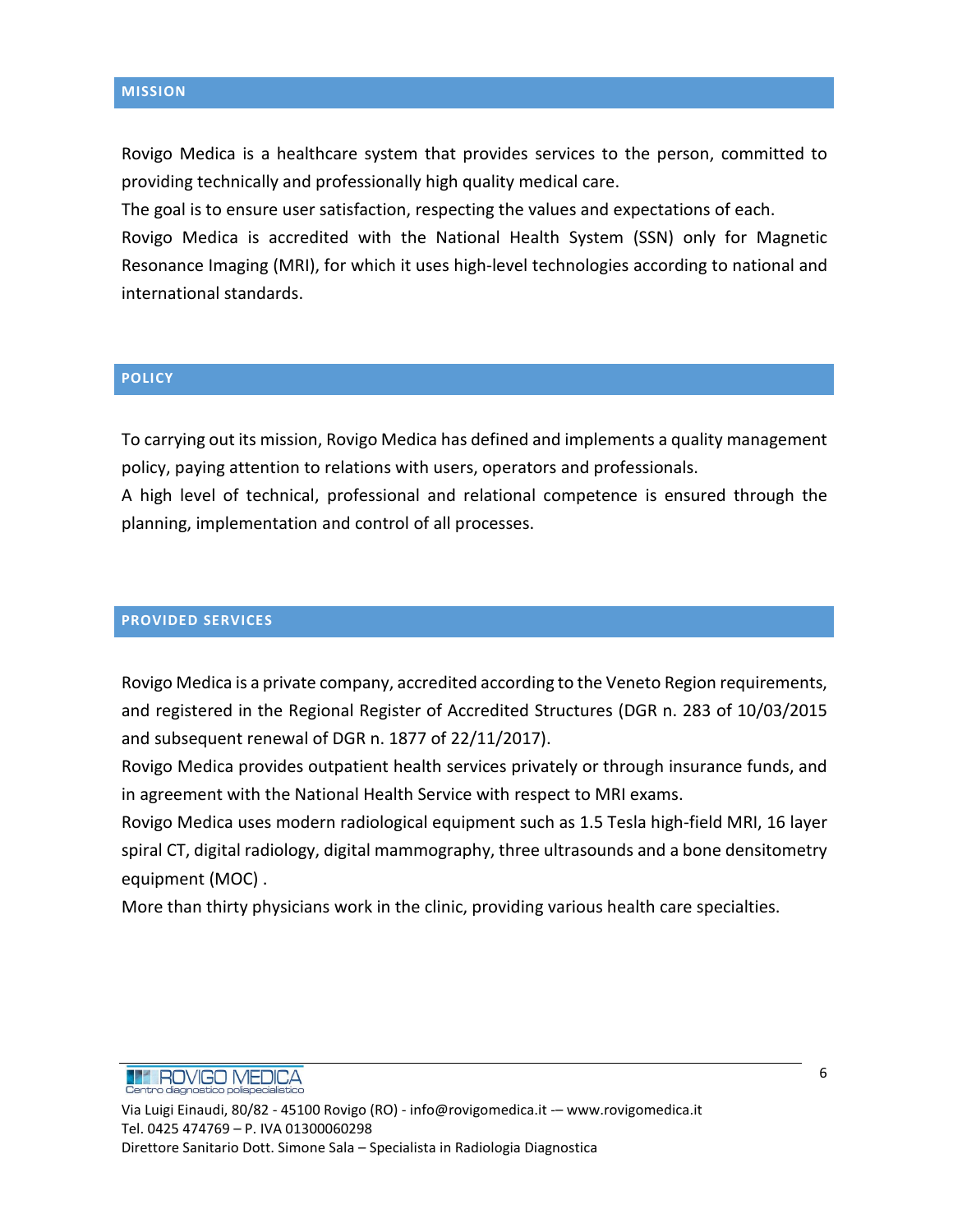# <span id="page-6-0"></span>**MEDICAL / NON MEDICAL AMBULATORY EALTH CARE SOECIALTIES**

- Allergology and clinical immunology
- Anaesthesia
- Cardiology
- General surgery
- Plastic and aesthetic surgery
- Vascular surgery-angiology
- Dermatology
- Diabetology
- Dietetics
- Endocrinology
- Gastroenterology
- Geriatrics
- Physical medicine
- Internal medicine
- Occupational medicine
- Legal medicine
- Nephrology
- Neurosurgery
- Neurology
- Ophthalmology
- Orthopedics and Traumatology
- Osteopathy
- Obstetrics and Gynecology
- Otolaryngology
- Pediatrics and childcare
- Pulmonology
- Podiatry
- Proctology
- Clinical and developmental psychology
- Rheumatology
- Food science
- Analgesic therapy
- Urology

The detailed and updated list of bookable services and related professionals can be consulted on the website [www.rovigomedica.it.](http://www.rovigomedica.it/)

### **THE ROVIGO MEDICA** Centro diagnostico polis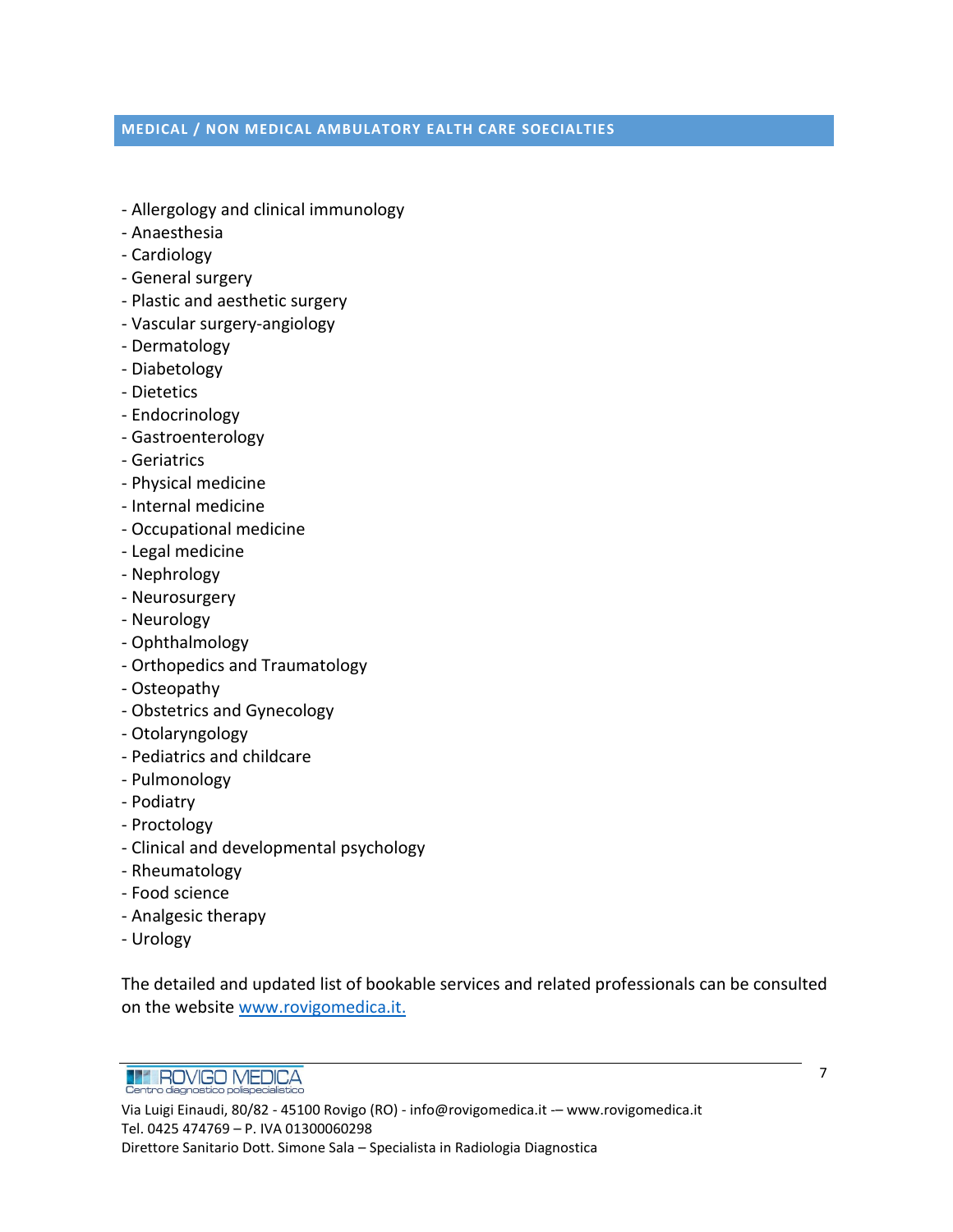# <span id="page-7-0"></span>**RADIOLOGY**

- Ultrasound
- Conventional Radiology
- Magnetic Resonance Imaging
- Computed Tomography
- MOC

# <span id="page-7-1"></span>**OUTPATIENT SURGERY**

The following professionals perform outpatient procedures:

Dott. Andrea Chiacchiarini (Dermatology) Dott.ssa Gabriella Candussi (Gynecology) Dott. Luca Passarella (Proctological surgery) Dott. Maurizio Simone (Urology)

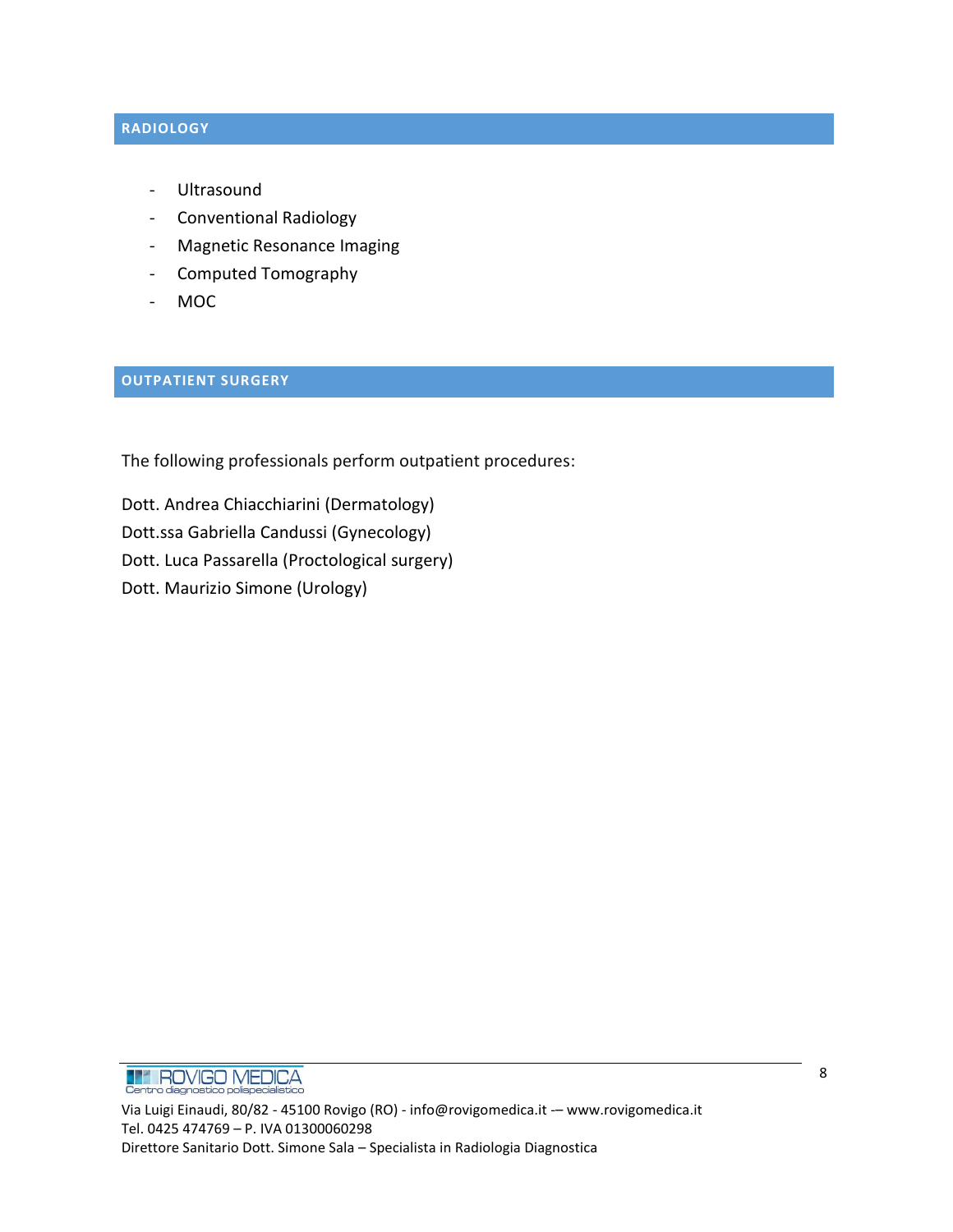<span id="page-8-0"></span>You or your General Practitioner can make a reservation for Specialist Referral or Radiological Examination, directly at the counter, by phone or email, every day from Monday to Friday, from 08.00 to 20.30 and on Saturday from 08.00 to 14.00. The information and booking request service via WhatsApp is also active.

## <span id="page-8-1"></span>BOOKING RADIOLOGICAL EXAMINATIONS AT THE COUNTER OR BY TELEPHONE

For the reservation of radiological examinations a demanding card and / or doctor's prescription, both private or from the SSN (NATIONAL HEALTH SERVICE), in which the diagnostic question is expressed, is necessary. To confirm the appointment it is necessary to provide personal data of the person concerned and at least a reference telephone number.

<span id="page-8-2"></span>MAIL OR WHATSAPP

To request information/reservations it is sufficient to indicate name, requested service and attach any medical prescription. Rovigo Medica, as soon as possible, will reply via WhatsApp chat or from the email address of the secretariat info@rovigomedica.it.

## <span id="page-8-3"></span>RESERVATION OF MRI EXAMS IN AGREEMENT WITH SSN

Rovigo Medica performssome MRI examsin agreement with the SSN (National Health Service, which are bookable by our operators or through the Provincial CUP.

Exam reservation is possible only if the applicant has a regular and valid health card of the SSN.

Regional Law (DGR. N. 30 of 30/12/2016 - art. 38) provides that the prescribing doctor indicates for the requested exam one of the priority classes, as listed below:

# U - Urgent: within 24 hours

- B Short: to be performed within 10 days of booking
- D Deferred: to be performed within 30 days of booking
- P Scheduled: to be performed within 90 days of booking

On the day of the appointment, the patient must arrive 15 minutes before the time scheduled for the execution of the exam, to carry out acceptance procedure, bringing:

- Valid Health Card;
- SSN request;
- Previous personal health records.

#### **THE ROVIGO MEDICA** Centro diagnostico polispecialis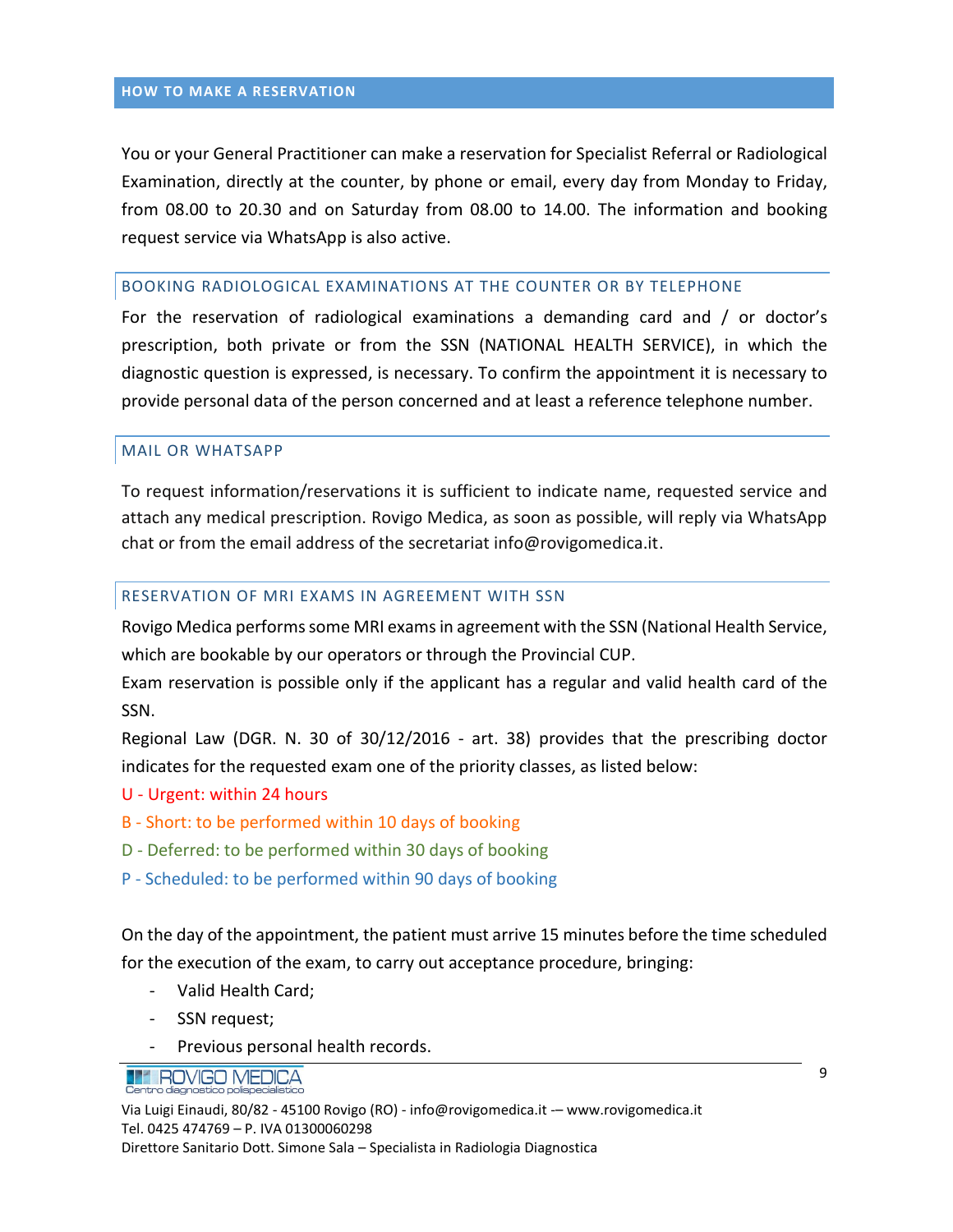# <span id="page-9-0"></span>EXAMS WITHOUT AND WITH MDC (RM, TC)

In case of MRI or CT scan requiring contrast medium (MDC) administration, informed consent form filled in and signed by the patient and/or requesting doctor is needed.

The form is available:

- at the counter of Rovigo Medica;
- in the website [www.rovigomedica.it](http://www.rovigomedica.it/) following the path: Paziente Modulistica Informazioni e consensi degli esami – Consenso informato TC e RM con MDC;
- in the website of the AULSS Polesana, [www.aulss5.veneto.it,](http://www.aulss5.veneto.it/) following the path: Paziente – Modulistica – Informazioni e consensi degli esami – Consenso informato TC e RM con MDC.

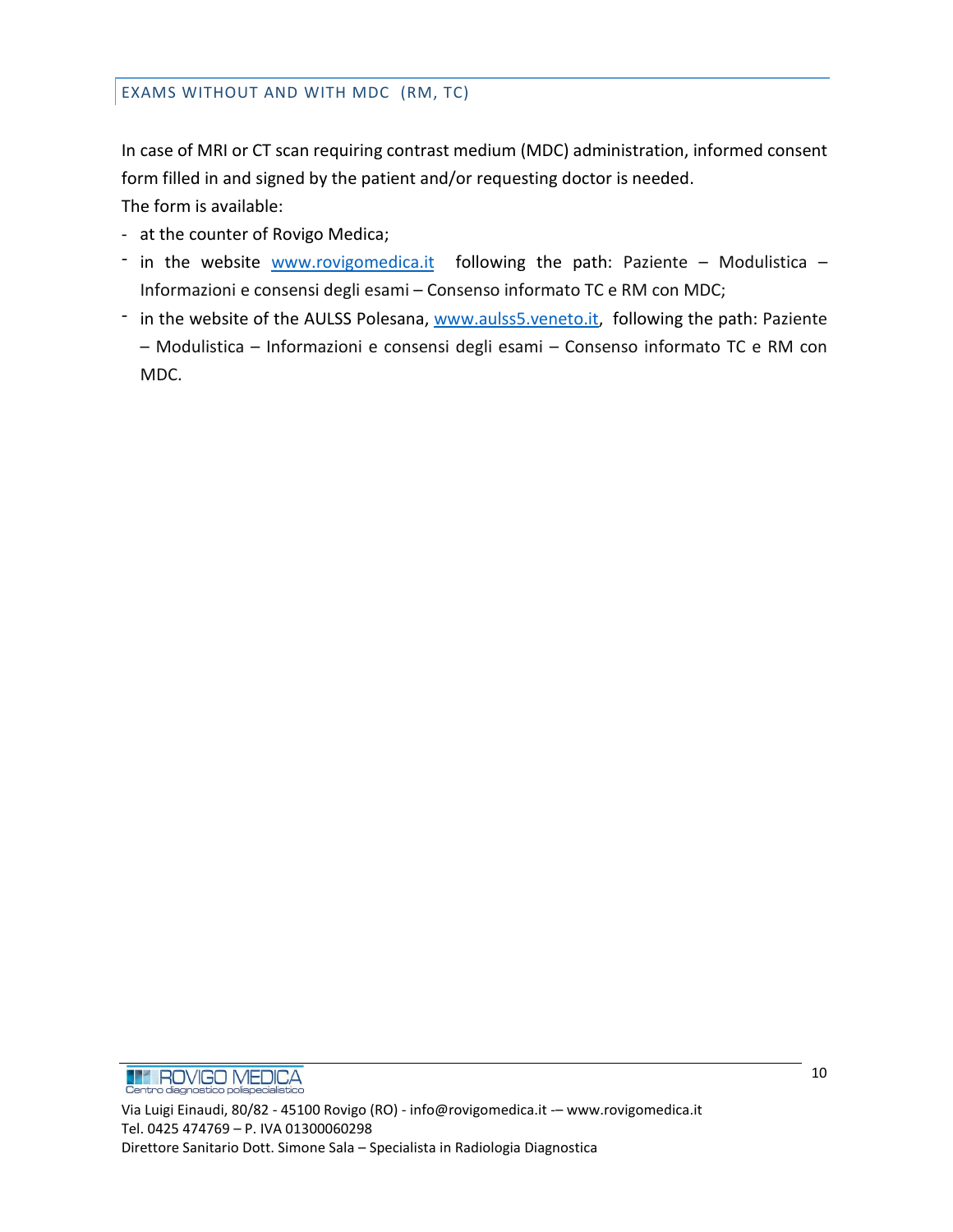<span id="page-10-0"></span>Documentation of the radiological examinations shall include a CD, containing the images of the exam in DICOM format, and a written report.

The documentation is delivered within 3 working days.

In urgent cases it is delivered immediately after performing the examination.

The documentation can be picked up every day during the opening hours, by the patient itself or by a delegated person, who is authorised by the patient signing the appropriate form, which has to be submitted at the time of withdrawal together with an identification document.

The report and images of the ultrasound examinations are delivered directly by the radiologist at the end of the session

It is also possible to download online the report, in pdf format, and the images of radiological examinations (Rx, RMN, TC) by connecting to our website [www.rovigomedica.it](http://www.rovigomedica.it/) and entering your credentials in the reserved area during the acceptance phase. The images of the exams can be viewed by a self-starting "zerofootprint" viewer in HTML5, compatible with the most common operating systems, which also allows the exam burning on an optical CD / DVD or copying on a USB support. In full compliance with current legislation, all data remains available on the website to the patient for 30 days after publication.

The system then allows the republication through an "on demand" process available to the patient without the intervention of any operator and in a maximum time of 24 hours from the request. Finally, the patient can send a link via e-mail, with limited time validity, to allow the referring physician to safely access the images and report, through an access code,. The Rovigo Medica radiologists are available for consultation to the Patients and/or the referring Physician, to evaluate and discuss the results of the exams.

## <span id="page-10-1"></span>**CONVENTIONS**

Rovigo Medical has an agreement with the main associations, private insurance or pension funds. Users who belong to such organizations benefit from preferential rates agreed in the Convention. The updated list of insurance companies can be consulted on the website [www.rovigomedica.it](http://www.rovigomedica.it/) Our secretarial staff is at your disposal for further information.

#### **THE ROVIGO MEDICA** Centro diagnostico polispecialist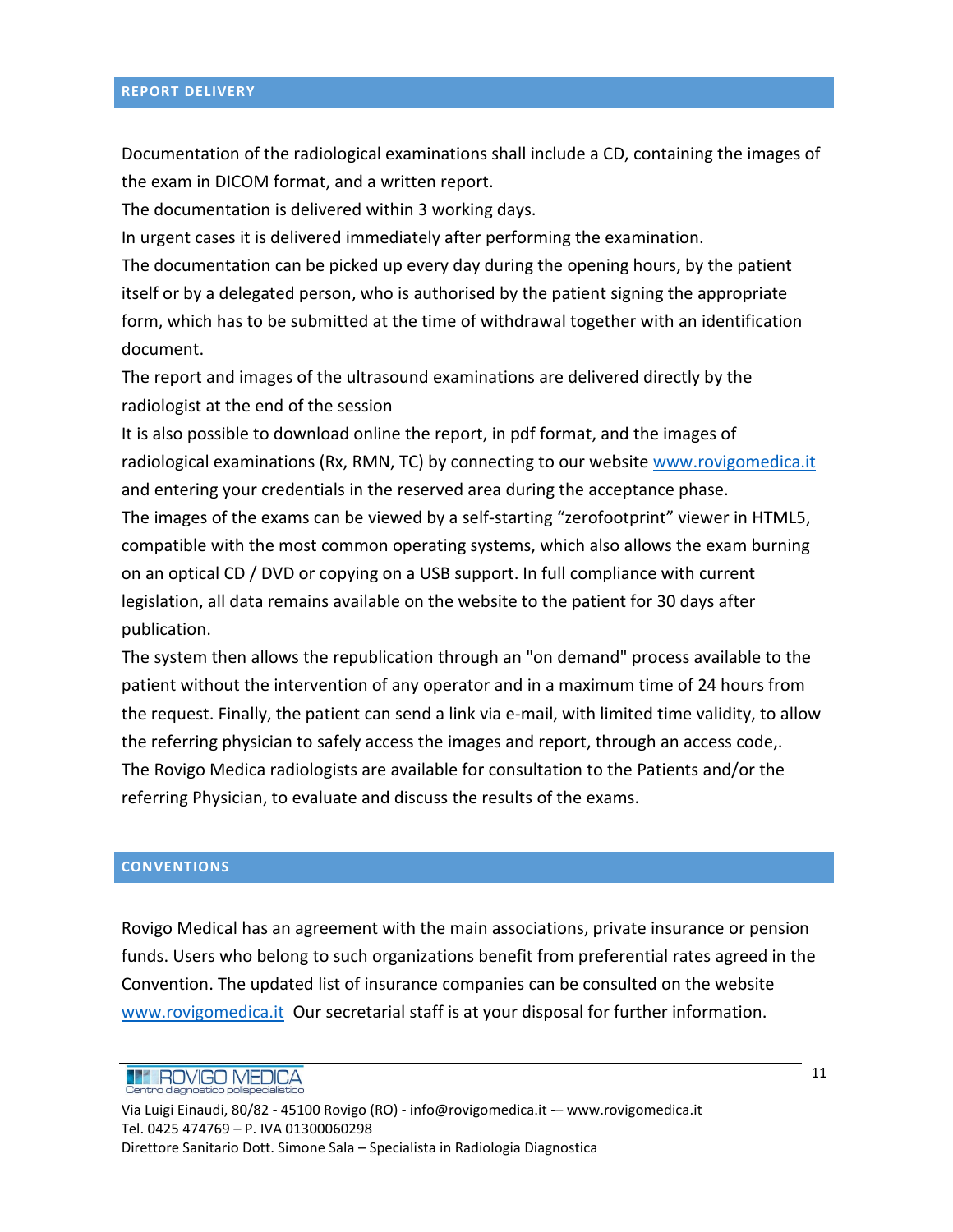<span id="page-11-0"></span>From the moment of the request, the appointment is fixed with the following timing:

- Joint Magnetic Resonance: 1 3 days
- Magnetic Resonance Body: 1 3 days
- Neurological Magnetic Resonance: 1 3 days
- Radiology: 1 2 days
- Tac: 1 3 days
- Mammography: 1 7 days
- Ultrasound: 1 3 days
- Eco (color) Doppler: 1 15 days
- Tac without and with contrast medium: 1 7 days
- Rm without and with contrast medium: 1 7 days
- Allergology: 1 7 days
- Cardiology: 1 4 days
- Vascular surgery: 1 15 days
- Dermatology: 1 3 days
- Diabetology: 1 7 days
- Dietology: 1 7 days
- Endocrinology: 1 7 days
- Gastroenterology: 1 3 days
- Physical Medicine: 1 15 days
- Internal medicine: 1 10 days
- Occupational medicine: 1 7 days
- Legal medicine: 1 -15 days
- Nephrology: 1 7 days
- Neurology: 1 7 days
- Neurosurgery: 1-7 days
- Nutritionist: 1 4 days
- Ophthalmology: 1 15 days
- Orthopedics: 1 3 days
- Otolaryngology: 1 7 days
- Obstetrics Gynecology: 1 15 days
- Pulmonology: 1 7 days
- Podiatry: 1 15 days
- Proctology: 1 7 days
- Psychology and psychotherapy: 1 7 days
- Rheumatology: 1 15 days
- Pain relief therapy: 1 4 days
- Urology: 1 15 days

#### **THEROVIGO MEDICA** Centro diagnostico polispecialist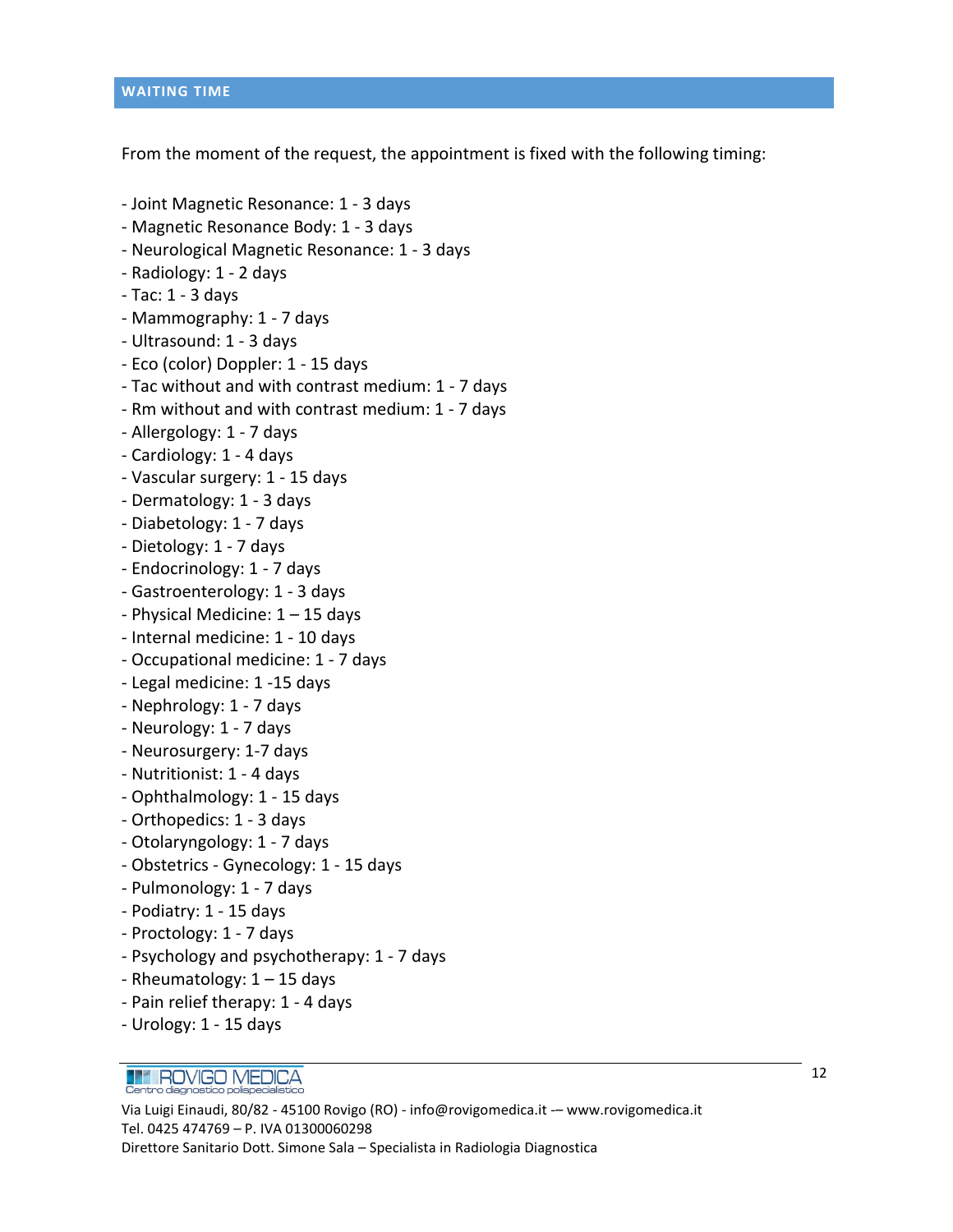# <span id="page-12-0"></span>**PUBBLIC RELATIONS OFFICE (PRO)**

Understand the level of user satisfaction is essential for establishing a relationship of collaboration and trust.

Rovigo Medica provides its users with a counter for handling complaints.

Any report (complaints, comments, commendations) submitted by patients are accepted in person by the reception staff or by phone or e-mails.

A "Complaint Report" form (MD-RSQ-06) i available at the reception desk or at the website [www.rovigomedica.it](http://www.rovigomedica.it/)

The complaint is promptly sent to the PRO who will replay with a written notice sent back to the patient within 20 days.

If the procedure cannot be concluded within this deadline, the same, appropriately justified, is extended for an additional period of 10 days.

A customer satisfaction questionnaire (MD-URP-04) is also available, and can be downloaded from the website.

Rovigo Medica also monitors, through a specific questionnaire (MD-URP-05), the degree of satisfaction of the referring doctors in relation to the radiological tests carried out at our health centre.

#### **THE ROVIGO MEDICA** Centro diagnostico polis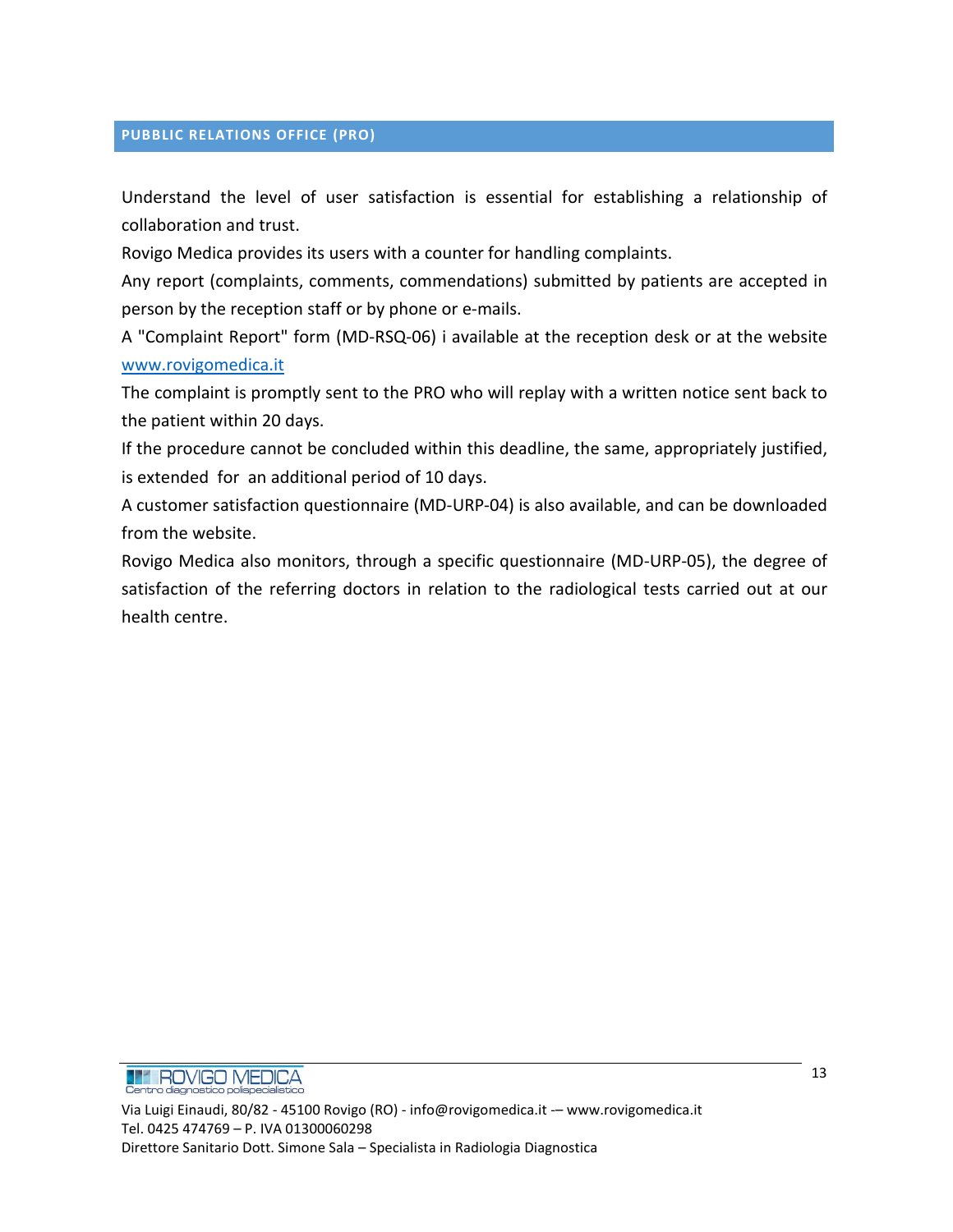<span id="page-13-0"></span>If they whish and feel it is necessary, the patients and / or referring doctors are guaranteed to be able to confer with our radiologist to evaluate the most suitable method of radiological examination for the clinical question.

Doctors and health professionals will always guarantee simple, essential, complete and understandable information.

# <span id="page-13-1"></span>**INFORMED CONSENT**

Informed consent represents the patient's acceptance to undergo a health treatment or radiological examination, after having been duly informed on the methods of execution, on the benefits, on any side effects, on the reasonably foreseeable risks and on the existence of valid therapeutic alternatives, and it is revocable at any time.

The patient must inform the medical and technical - nursing staff of any situations that may represent a contraindication to the execution of the required tests (for example, for previous episodes of adverse reactions to the use of Contrast Media or other drugs).

Any consent is acquired in writing on specific forms, which is stored and archived, in compliance with current legislation.

# <span id="page-13-2"></span>**COMMUNICATION AND INFORMATION**

Rovigo Medica guarantees the maximum information about technical and professional performance in order to provide the better quality services.

The verification of the level of user satisfaction is monitored periodically through the user questionnaire and any complaints reports.

Below are the results that emerged from the questionnaires analysed in the 2020/2021 period.

#### **THE ROVIGO MEDICA** Centro diagnostico polispecial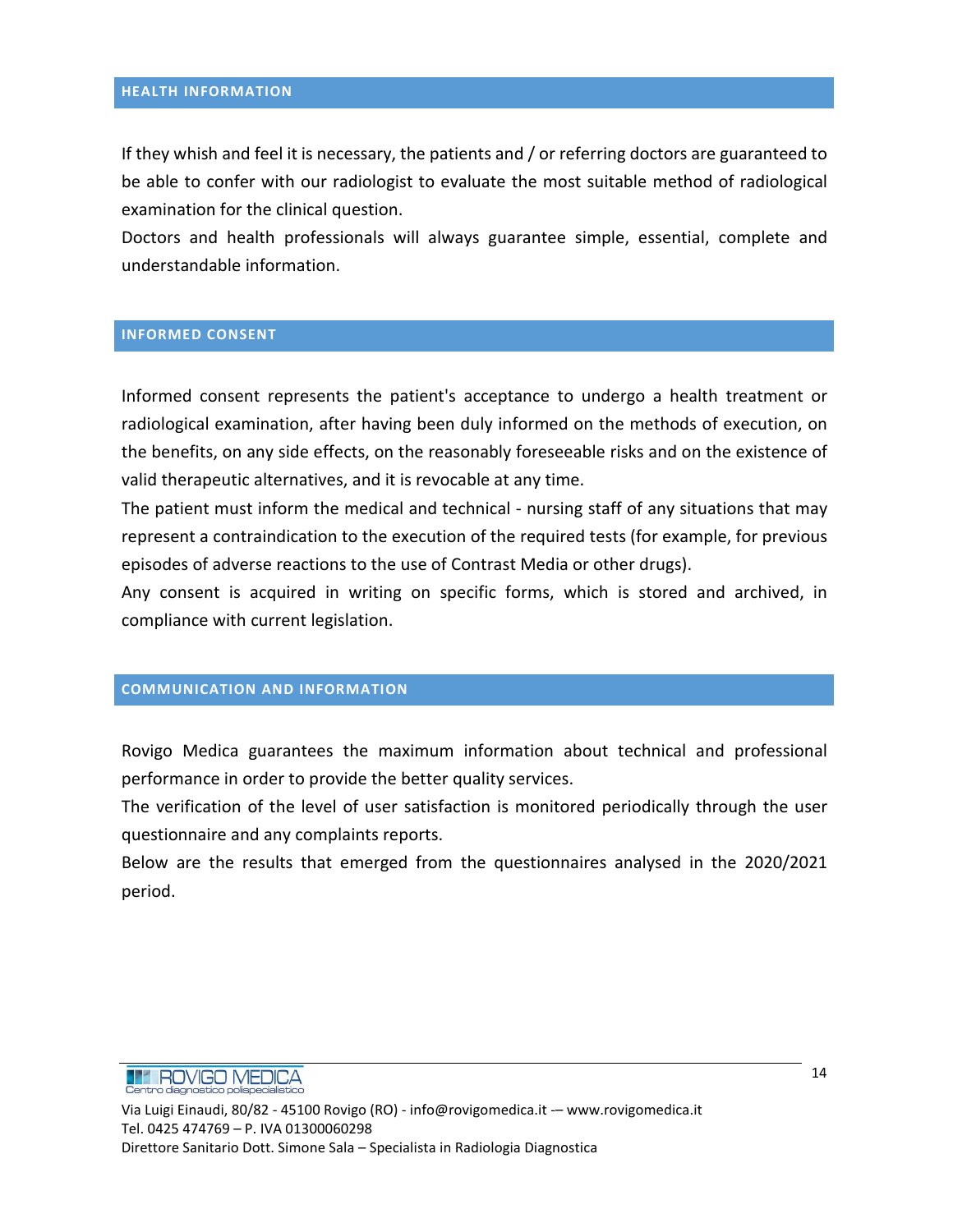



**THE ROVIGO MEDICA** Centro diagnostico pol

Via Luigi Einaudi, 80/82 - 45100 Rovigo (RO) - info@rovigomedica.it -– www.rovigomedica.it Tel. 0425 474769 – P. IVA 01300060298 Direttore Sanitario Dott. Simone Sala – Specialista in Radiologia Diagnostica

15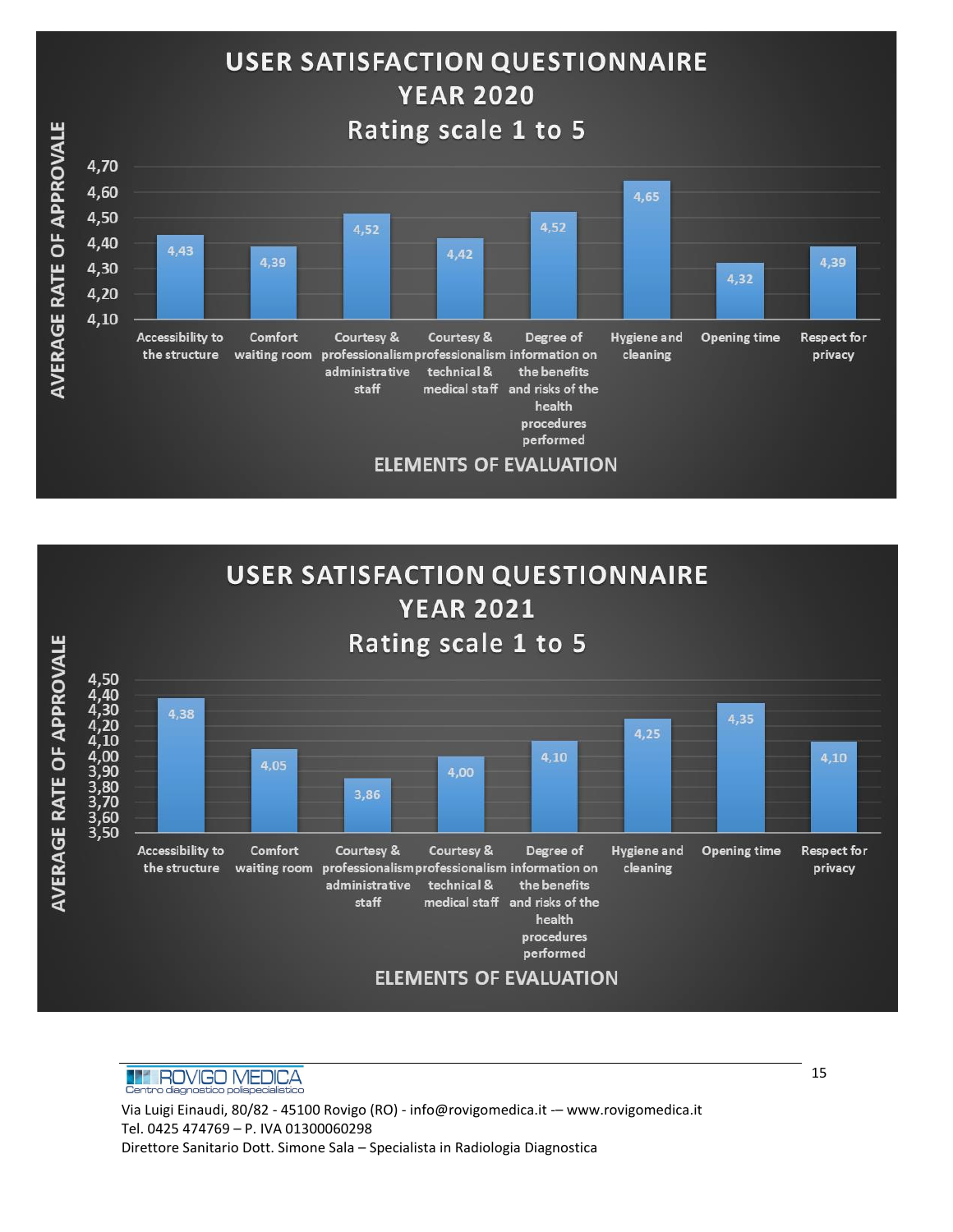<span id="page-15-0"></span>According to Legislative Decree 196/2003 and EU Regulation no. 2016/679, upon acceptance the user is informed about the processing of his sensitive health data.

The data are stored according to current regulations and scrupulously kept under the constraint of professional secrecy and the right to privacy.

## **POLICY OF QUALITY**

The Rovigo Medica Quality Management System undertakes to perform a systematic assessment of the quality of the services provided, starting from the analysis of the needs of its users.

In addition to defining general and specific standards, the structure conducts fact-finding surveys of the level of satisfaction of its users through the distribution and systemic analysis of questionnaires.

Rovigo Medica, in accordance with the provisions of the L.R. 02/22 and subsequent amendments, has obtained the certificate of suitability for the Regional Quality System.

## <span id="page-15-1"></span>**ADVERTISING THE CHARTER OF SERVICES**

Rovigo Medica undertakes to disclose the Charter of Services to all the stakeholders involved, in all the access points of its structure and also through its website.

### <span id="page-15-2"></span>**ORARI DI APERTURA**

From Monday to Friday, from 8.00 to 20.30; on Saturdays, from 8.00 to 14.00.

#### **THEROVIGO MEDICA** Centro diagnostico polispecialis